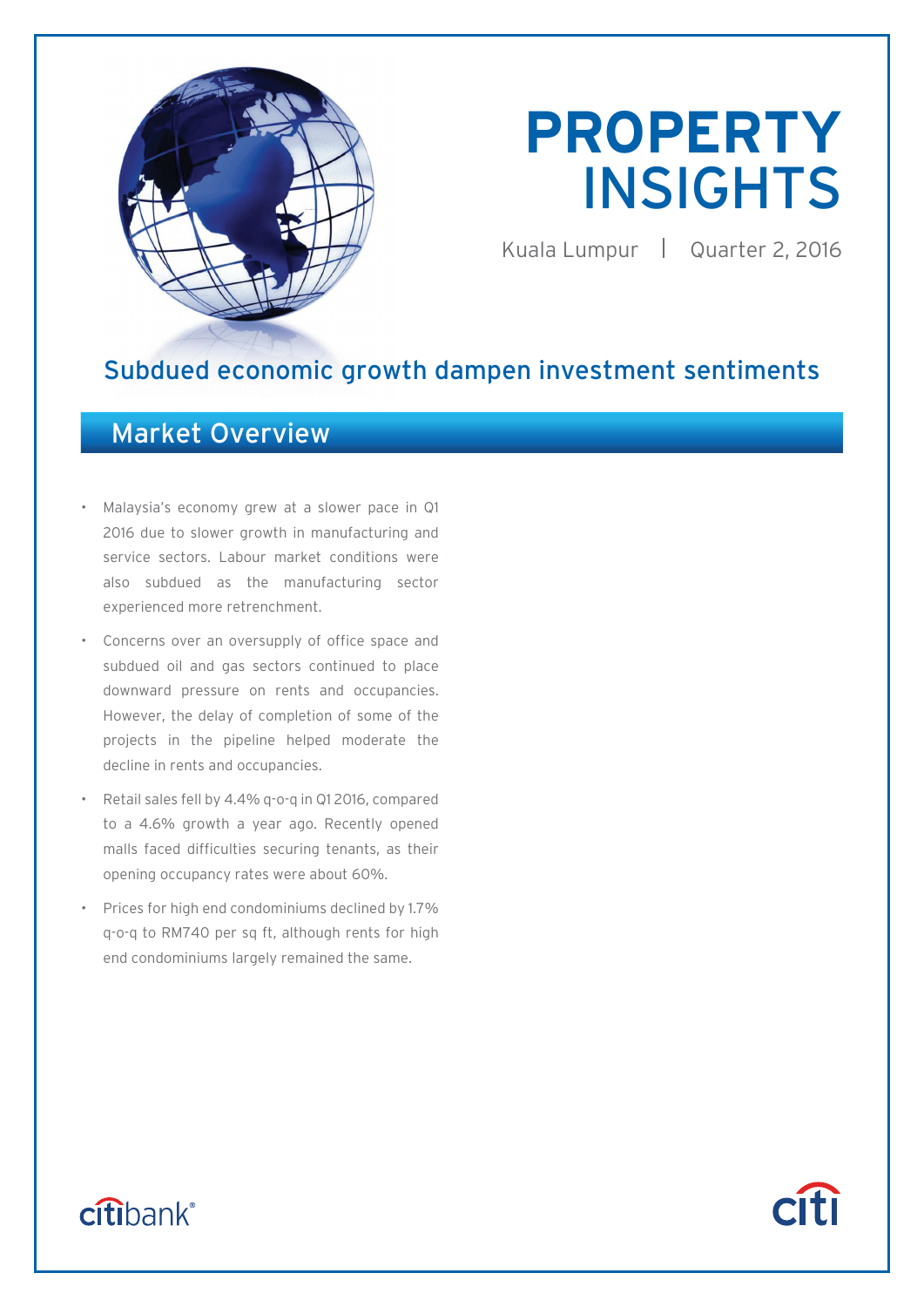### Trends & Updates

### The Economy

### **Key Highlights in Q2**

- The Malaysian economy grew 4.2 per cent on a y-o-y basis in Q2 (Q4 2015: 4.5% y-o-y) (Figure 1).
- Unemployment rate increased to 3.4% in Q1 2016 from 3.2% in Q4 2015.
- Private final consumption expenditure strengthened to 5.3 per cent (Q4 2015:4.9%).
- Consumer Price Index (CPI) rose by 3.4% y-o-y in Q1, higher than 2.6% increase in Q4 2015.
- Consumers Sentiment Index rose to 72.9 in Q1 from 63.8 in Q4 2015. (Figure 2)
- Ringgit depreciated against US dollar by 4.3% in Q2 to RM4.03 to USD 1 (Figure 3).

### **Market Commentary**

Malaysia's economy grew at a slower pace in Q1 2016 due to slower growth in the manufacturing and service sectors. Additionally, slower domestic demand and contraction in net exports further dragged Malaysia's economic growth. Labour market conditions were also subdued, as the manufacturing sector experienced more retrenchment.

For instance, Intel Malaysia plans to cut about 10% of the 13,500 workers in both Penang and Kulim manufacturing plants, in line with Intel US' announcement on plans to reduce its global workforce by 11% of its entire workforce of about 107,000. Megasteel Sdn Bhd (subsidiary of Lion Group) issued 200 factory workers a 24-hour notice of termination on April 1, 2016. In March 2016, British American Tobacco (BAT) announced the closure of its manufacturing plant, affecting 230 employees.

Notwithstanding, the expansion in private and government final consumption helped offset the sluggish performance in external demand. The Consumer Sentiments Index (CSI) increased to 72.9 in Q1 2016 from 63.8 in Q4 2015. However, the improvement in consumption is likely to be transient

### Figure 1

**GDP Growth and Unemployment**



Source :Bank Negara Malaysia, Department of Statistics Malaysia, NTL Research

#### Figure 2

### **Consumer Sentiments Index**



Source : Malaysian Institute of Economic Research, NTL Research

#### Figure 3

### **Malaysia Ringgit Exchange Rate**



Source : Malaysian Institute of Economic Research, NTL Research

with the increase in costs of living following the reduction in electricity tariff rebates in January 2016. The subsidy cuts raised the costs for housing, water, electricity, gas and other fuels.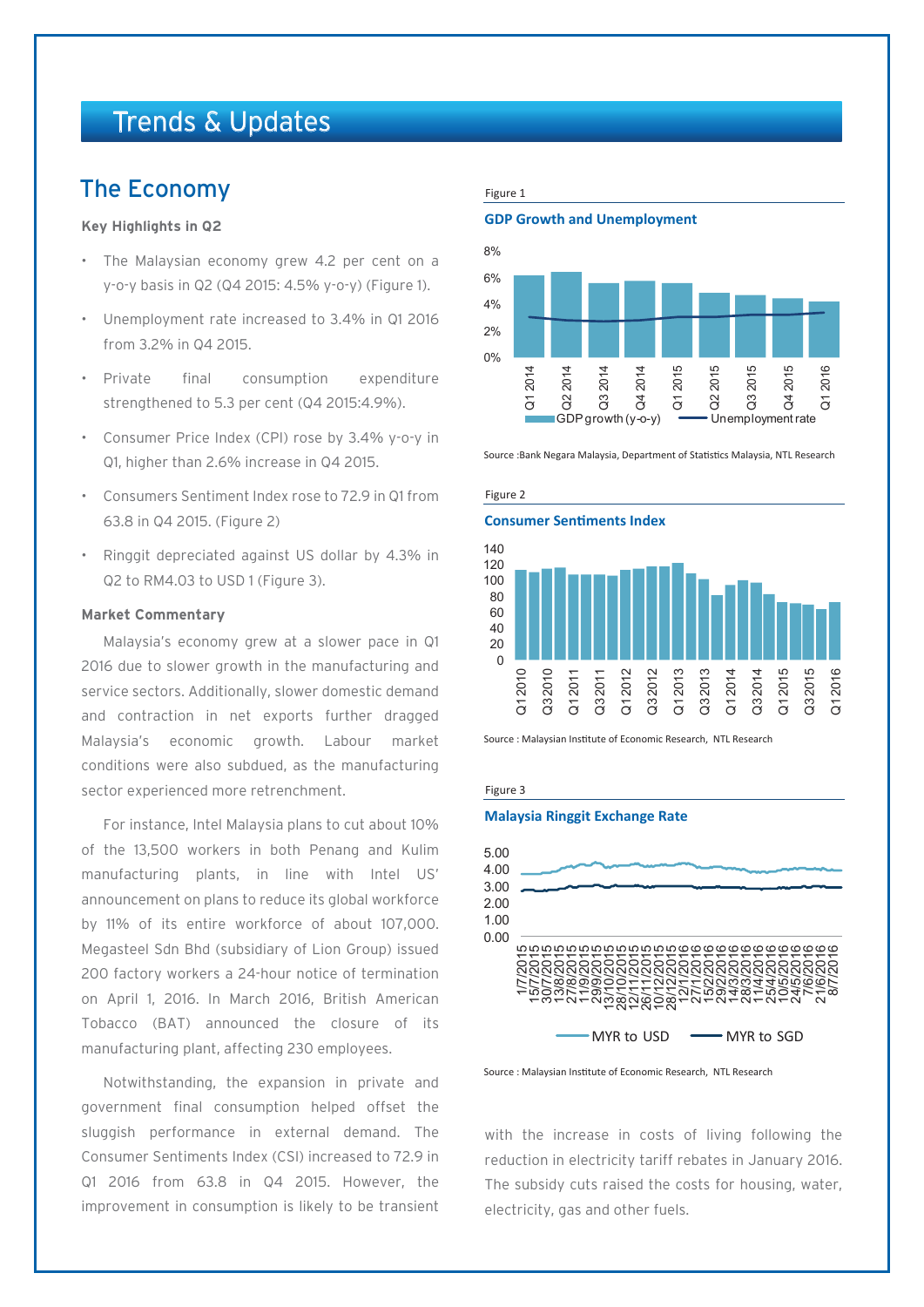### **Outlook**

It is expected that private consumption will slow down as a result of softer labour markets and cautious household spending triggered by new GST and subsidy cuts. Additionally, the outflow of foreign capital is expected to weaken the Ringgit, and consumers' sentiments. According to Malaysian Industrial Development Finance Berhad, the Malaysian equity

### Residential

### **Key Highlights in Q2**

- Only one residential development was completed in the city centre in Q2, adding 441 high-end condominium units into the market.
- 7,183 units of high-end condominiums are expected to enter the market by year end, with 58% of new supply outside city centre (Figure 4)
- Prices for high-end condominiums declined by 1.7% q-o-q to RM740 per sq ft (Figure 5)
- Rents for high-end condominiums largely remained unchanged q-o-q at RM 3.20 per sq ft per month.

#### **Market Commentary**

Tighter lending facilities and cautious sentiments impacted on sales volume and value of residential transactions, which dropped in last 4 quarters. Sales and new launches continued to be relatively slow, although the take-up rate tends to be location and project-specific. Projects sited in the city centre and close to infrastructure developments are more likely to benefit from stronger demand.

### **Outlook**

Buying sentiments are likely to remain weak due to external events, although choice projects are likely to remain popular. With Malaysia's central bank cutting its key interest rate by 25 basis points to 3.00 percent, borrowing costs are lowered and that may encourage more home purchases.

market recorded net outflow of foreign funds for seven consecutive weeks in Q2 2016. Notwithstanding, the recent appreciation in oil prices helped cushioned the fall in Ringgit and the government's move to maintain a competitive monetary policy and lending rates will help support economic growth.

#### Figure 4



#### Figure 5

### **Rental and price indices of high-end condominiums in Kuala Lumpur**

 $(Q1 2012=100)$ 



Source: NTL Research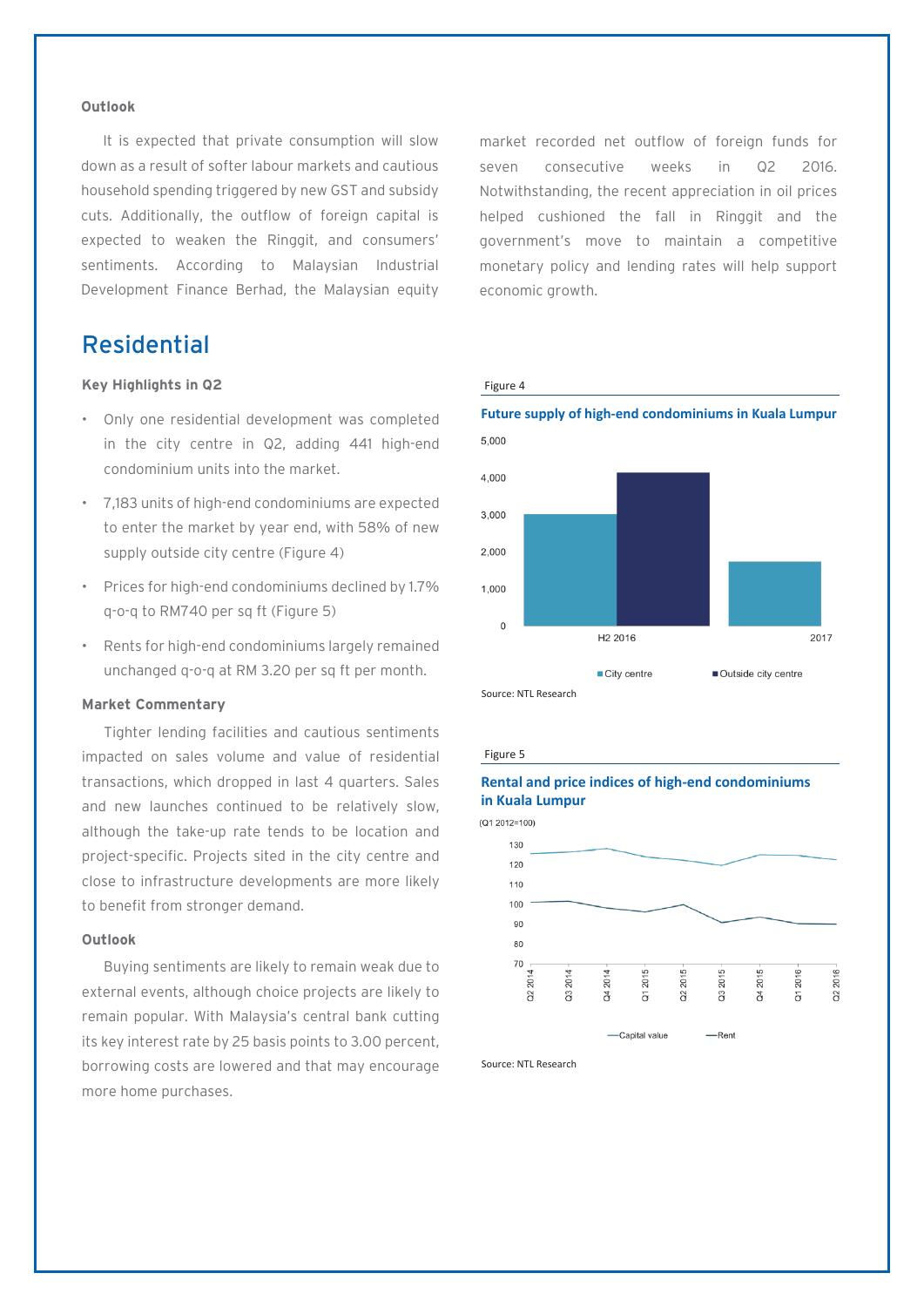### Retail

### **Key Highlights in Q2**

- Retail sales fell by 4.4% q-o-q in Q1 2016, compared to a 4.6% growth a year ago.
- Malaysia Retail Association (MRA) also forecasted a 9.9% q-o-q growth in sales for Q2 2016, followed by 5.0% and 5.5% growth rates for Q3 and Q4 2016.
- Total retail stock in Kuala Lumpur increased to 27.23m sq ft (Figure 6). Total retail stock outside Kuala Lumpur stayed the same at 29.15 m sq ft.
- Occupancy rate of retail malls in Kuala Lumpur crept up to 90.3% from 89.9% in Q1.
- For malls that opened recently, their opening occupancy rates were about 60%.
- More overseas retailers establishing their presence in Malaysia

### **Market Commentary**

While consumer sentiments in Q1, it was still below the threshold level of confidence. Most Malaysians remained cautious in spending, especially big-ticket items such as cars. Perodua announced that its sales dropped 17.4% y-o-y in Q1 2016.

The Malaysian retail industry also recorded a fall in sales according to MRA. As prices of retail goods and services continued to rise due to the weak ringgit, the spending power of Malaysian consumers further deteriorated. The department store cum Supermarket subsector suffered the worst performance according to the retailers' association. New completions in Q2 further compounded the challenges to the retailers. In Kuala Lumpur, Glo Damansara (360,000 sq ft) and Giant Setapak (88,254 sq ft) were completed.

Despite the challenges faced by the retail sector, the occupancy rate for retail malls in Kuala Lumpur rose as existing malls saw an increase in take up. There were more overseas retailers coming into the market. For instance, Japan's Family Mart plans to open its first store in Kuala Lumpur by the end of the year and open 300 stores in the country within 5

### Figure 6

### **Retail new supply (NLA) in Kuala Lumpur, sq ft (million)**



Source: NTL Research

### Table 1

### **Selected upcoming retail malls in Klang Valley**

| Name of development    | <b>Est Area</b><br>(NLA, sqft) | Est year of<br>completion |
|------------------------|--------------------------------|---------------------------|
| <b>Empire City</b>     | 1,500,000                      | 2016                      |
| MyTown                 | 1,100,000                      | 2016                      |
| The Two                | 1,350,000                      | 2017                      |
| <b>KSL City Mall 2</b> | 2,200,000                      | 2017                      |
| Tropicana Gardens Mall | 1,000,000                      | 2018                      |

Source: NTL Research

years. Family Mart Co Ltd is the second largest convenience store chain in the world after 7-Eleven. Another case-in-point was Middle Eastern retailer, LuLu Group International, who opened its first store within Jakel Square in Kuala Lumpur and occupy 250,000 sq ft

Nevertheless, new malls faced difficulties securing the tenants. For instance, the occupancy rates for M3 mall in Kuala Lumpur and Damen USJ were 60% and Glo Damansara was at 40%.

### **Outlook**

With more malls coming on board in 2016 and 2017, we anticipate retailers to face greater competition (Table 1). Retailers will have to offer greater discounts to increase sales volume, which will further erode their profits.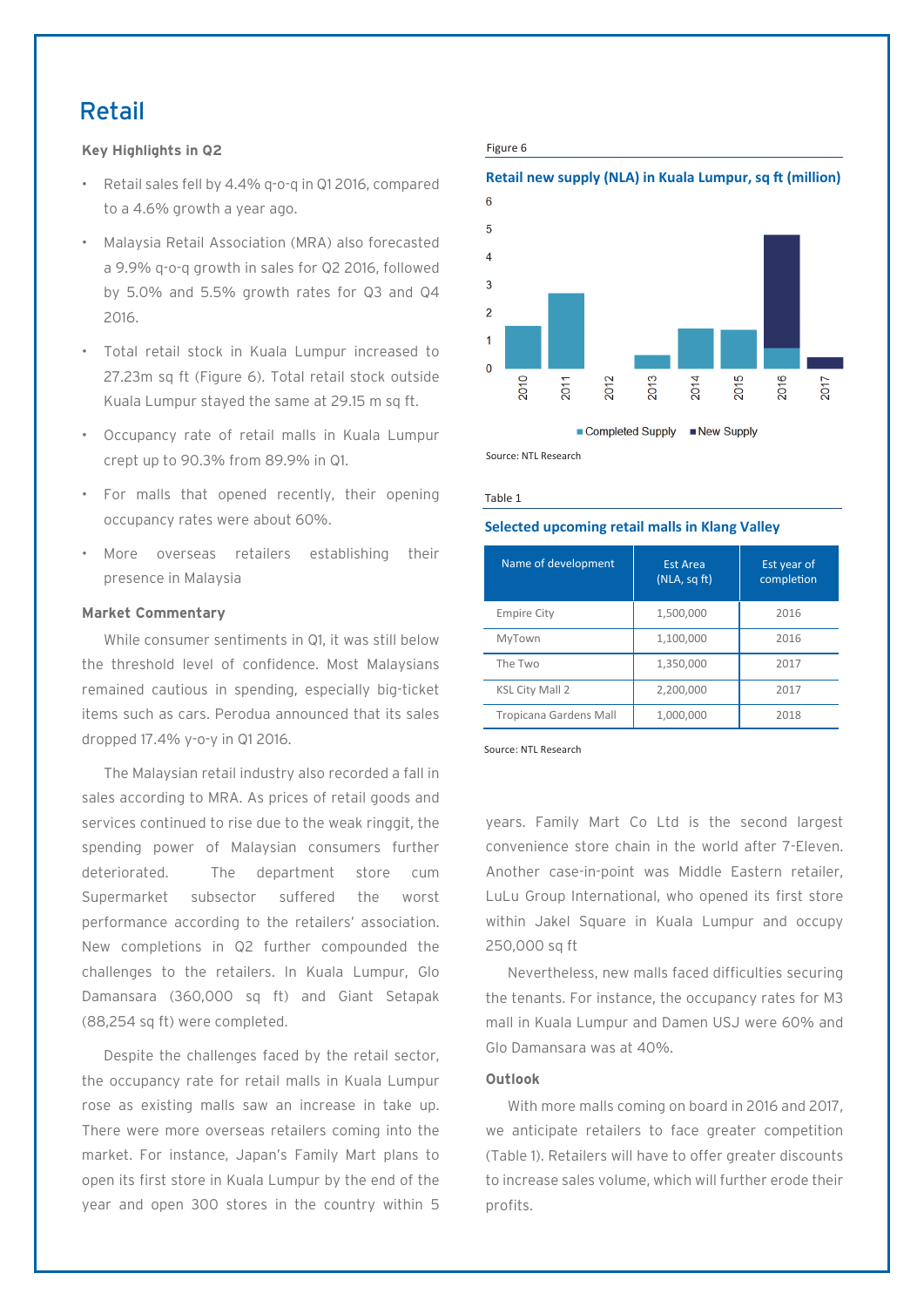### **Office**

### **Key Highlights in Q2**

- No new office completion in Q2, total stock maintained at 77.5m sq ft.
- Occupancy rate for Kuala Lumpur office was at 79.4% (Q1 2016: 79.2%) (Figure 7).
- Average office rents in central areas declined to RM 6.03 per sq ft to RM6.12 per sq ft.
- Capital value and average yield for office space maintained at RM 933 per sq ft and 6.25%.

### **Market Commentary**

Concerns over an oversupply of offices space and subdued oil and gas sector continued to place downward pressure on prime office rents and occupancies. As a result, new completions have slowed. In Q2, there were no completions after the influx of supply in Q1. The lack of new completions helped support office occupancy rates (Figure 8).

Given the softer office market, average rents in central areas also eased as landlords offered more competitive rents to retain their tenants and attract new prospects. Rents of office space in fringe areas, however, stayed at RM 4.25 per sq ft, as there was some demand from firms who were open to relocate outside the central business district.

Capital values for office space largely remained unchanged amid a slower market. There was only one office transaction in Q2, with some 93,800 sq ft of office space transacted at Cyberjaya.

### **Outlook**

Given that about 2.6 m sq ft of new supply is slated for 2H 2016 (Figure 9), which include Bangsar Trade Centre (NLA:112,000 sq ft), JKG Tower (NLA: 397,000 sq ft) and Public Mutual Tower (NLA: 400,000 sq ft), there are concerns of an oversupply. Some projects have postponed their completion dates as a result. For instance, Menara Ken (NLA:215,000 sq ft) in TTDI was pushed to Q4 2016 and the Vertical (NLA 1.5m sq ft) in Bangar South is also pushed to 2H 2016.







Figure 9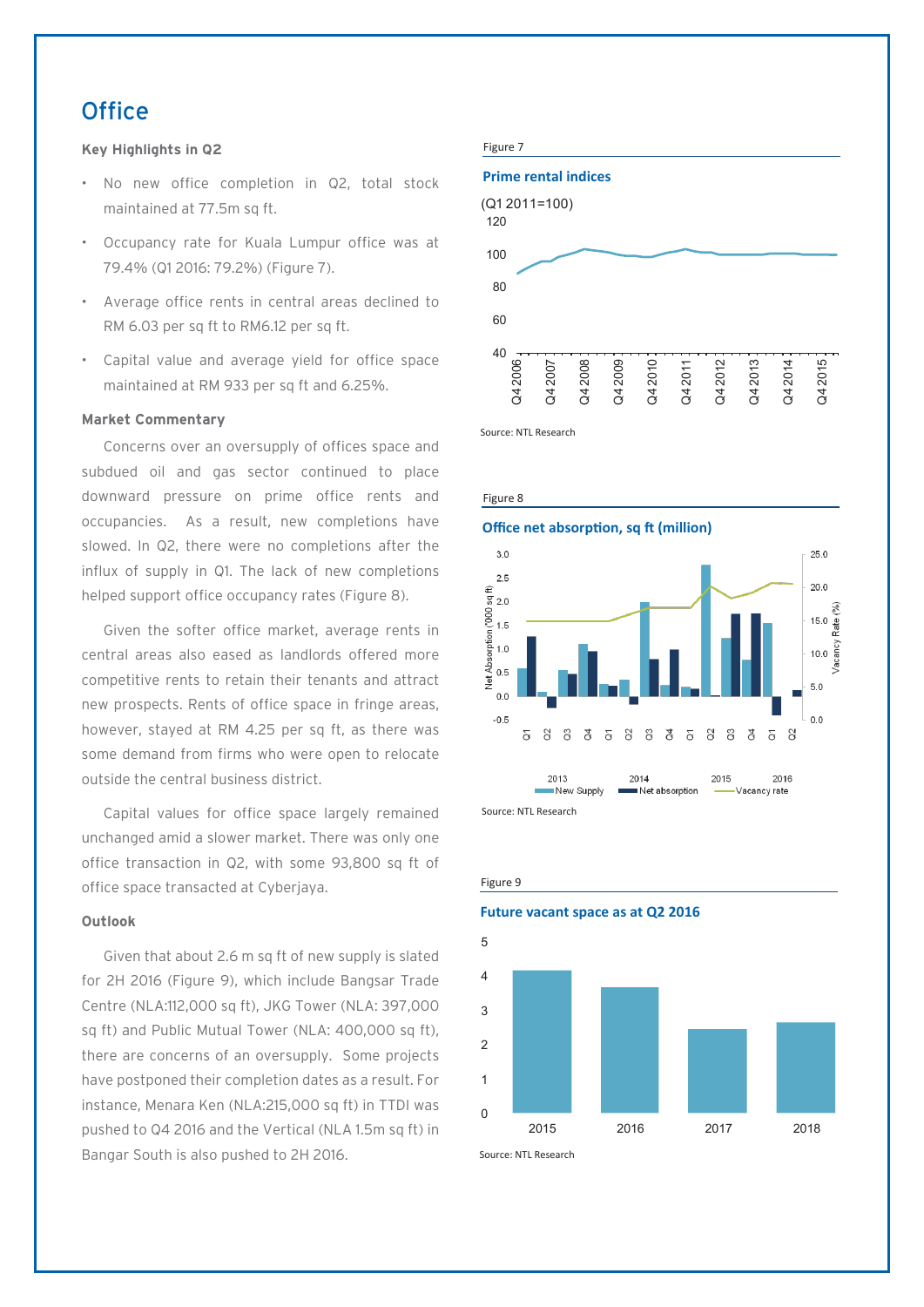In light of the mismatch of supply and demand across sectors, the Deputy Minister of the Ministry of Federal Territories announced that no new office building applications in Kuala Lumpur will be approved by the ministry. Notwithstanding, approval may still be given to applications submitted earlier, development plans that are currently in the works or construction of corporate buildings for businesses' own use.

While weaker business sentiments, especially from oil and gas and financial services sectors, will dampen office demand, the delay of new completions will help keep rent levels and occupancy rates stable.